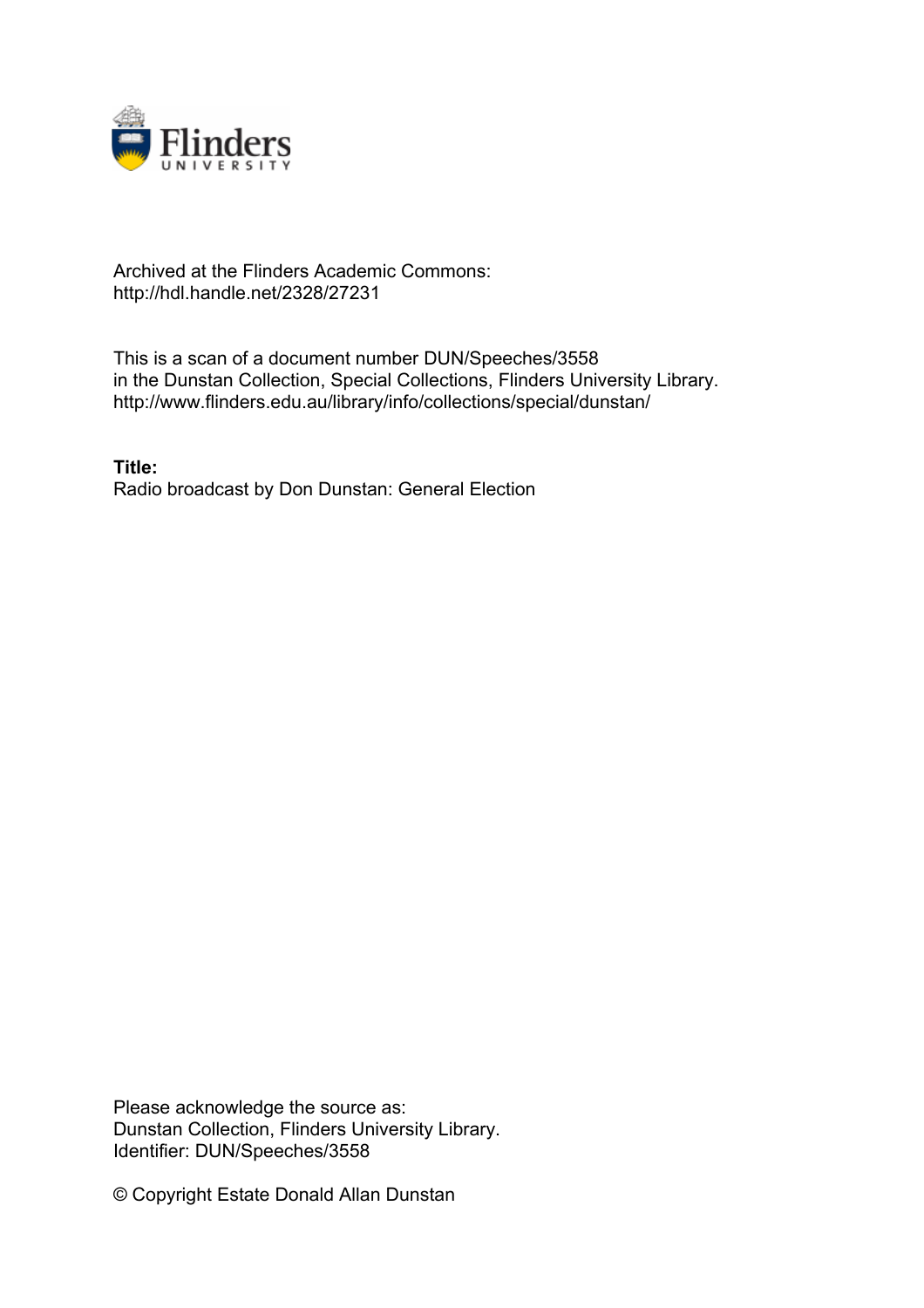## RADIO BROADCAST BY DON DUNSTAN GENERAL ELECTION

I want to have a talk to you about this State's development, but at the outset I want to clear up some of the things that have recently been said.

Some of you have possibly seen some television programmes by the Premier in which he shows you a bitter, parched, earth, and turns off a tap and says that, in effect, if you do not vote for everything he says must be done in an Agreement about the River Murray waters, South Australia won't have a water supply.

I vividly remember being Premier of this State at the. time of the worst drought in the State's history, and at that time the present Premier demanded that we impose water restrictions in Adelaide. We didn't need to impose restrictions because we had planned the amount of water which would be available to Adelaide then, and knew that if the public cooperated in Just being reasonably careful about water, we would get by, and we did. This was the only capital **city** in **Australia which** had no water restrictions at the time. And the LCL said we were cynically and opportunistically playing with the water supply.

Well, the Labor Party doesn't do that, and we will not in fact be given instant extra water if we agree to all the conditions that the LCL proposes concerning River Murray Dams. The Dartmouth-Dam cannot commence storing water until 1975 at the earliest and the flow of the Mitta Mitta River is so small that given normal years the Dartmouth Dam will take six winters to fill. We will therefore not have, effective water from that proposal until 1980, and as it is not ready to go to tender, we have still time to take out the offending clauses from the Agreement.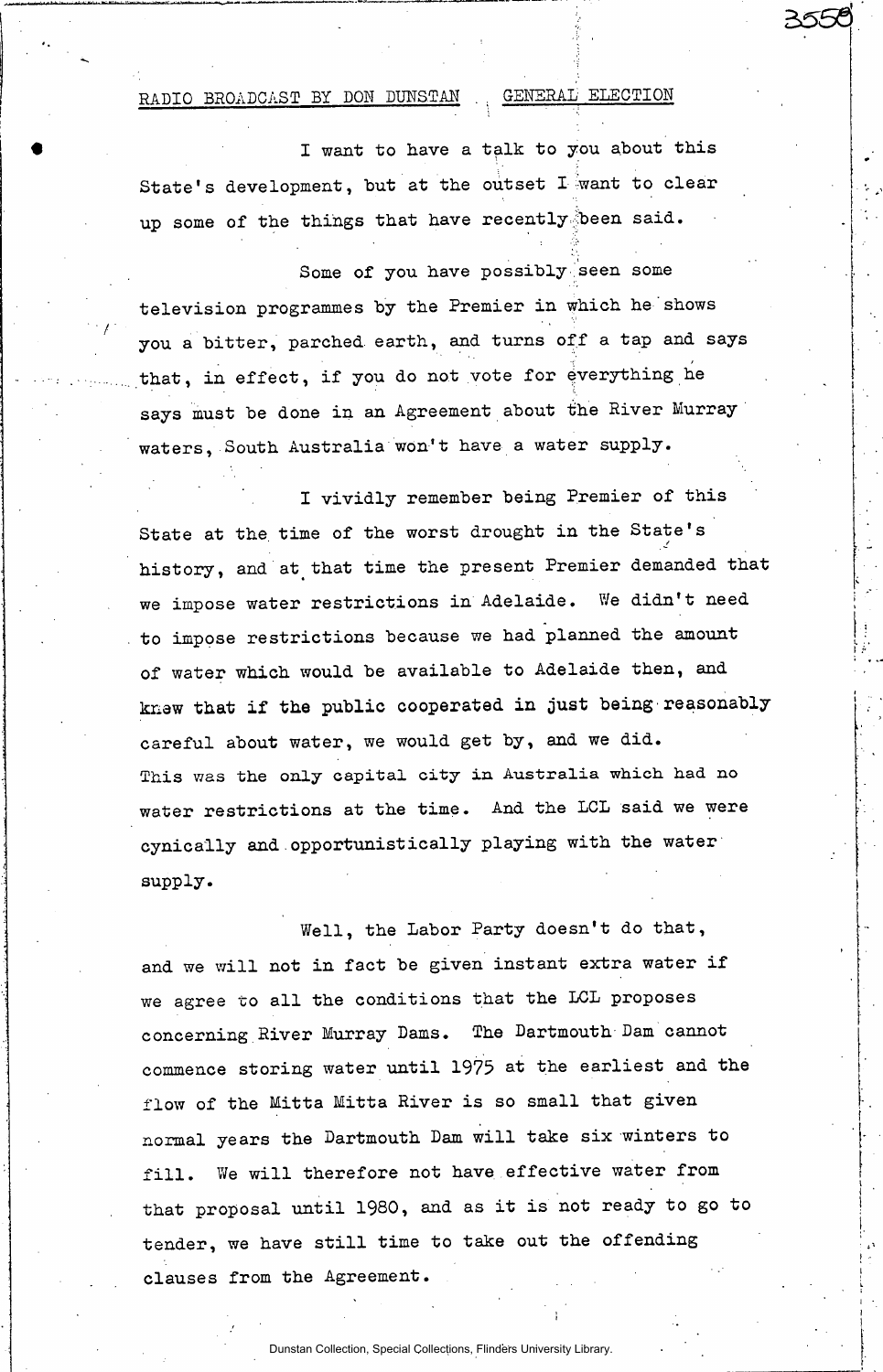The existing River Murray Waters Agreement provides for the building of the Chowilla Dam, which is essential both to supply extra water in quantity, and to iron out the peaks of salty water sent down to us from other States over which we have no control. The other States haven't asked us to give up our rights. The LCL demands clauses in the Agreement which ensure that we do. There is time to re-negotiate those clauses before commencing the Dartmouth Dam on schedule.

The Labor Party wants extra water not merely from one, but two or more storages on the River Murray. The LCL is suggesting now thatiif the River Murray Commission has 8%M. acre feet of water stored in the two storages, we won't get any more-water than a 3>&M. acre feet entitlement, and that suggestion is simply absurd.

The Labor Party, however, doesn't believe only in provision of storages on the River Murray. We have to develop the whole of the State's water resources. When we were in office we sought tenders from the major water resource investigation centres of the world, to survey all resources of South Australia - including the South-East ground waters for use for the development of that region; the re-use of metropolitan water and how desalination could fit into our industrial complex most economically; and whether we could use the periodic great run-offs of water in our Far North. The Government scrapped these plans, and we intend to go ahead with them again.

We also intend to have an Industrial Development Department set up on a scientific basis.. We started it. We got an economic resource survey undertaken by Arthur D. Little, Inc. of Massachusetts, to

Dunstan Collection, Special Collections, Flinders University Library.